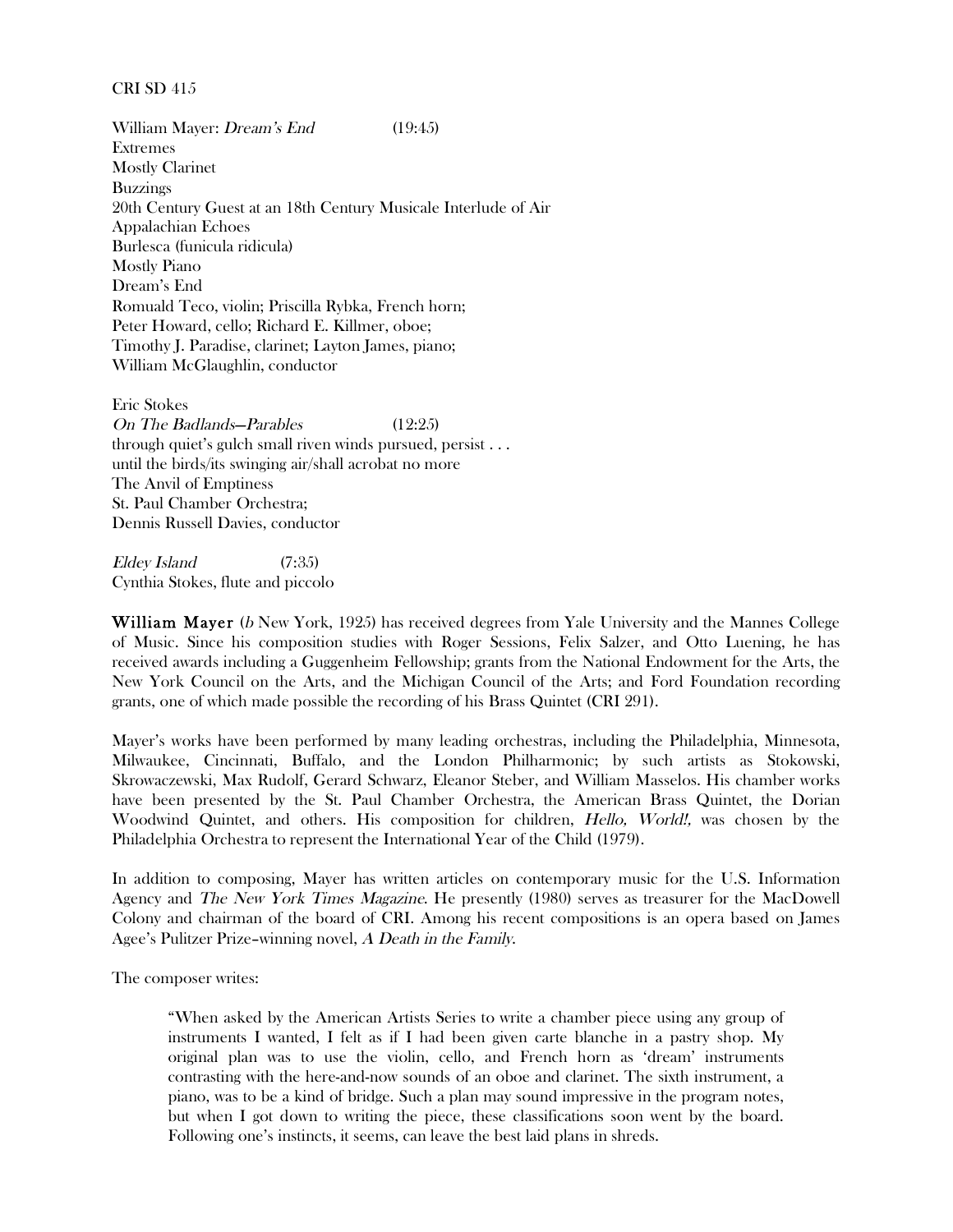"The fact is that each instrument is a world within itself. While the lontano sounds of the French horn in the movements entitled Extremes and Appalachian Echoes could be called dreamlike, the brassy eruptions of the same instrument in the movement entitled Funicula Ridicula are anything but dreamlike. In fact, the latter sounds closer to the alarm clock shattering our dreams. And, of course, an instrument's timbre does not exist in a vacuum apart from the musical use to which it is put.

"In Dream's End, the music often comments on itself or cuts itself off with guillotine-like dispatch—as if a critic had entered the scene. These interruptions are generally goodnatured, for if the composer's right hand is slapping his left, the blow is apt not to be too heavy. This playful schizophrenia reaches its apex in the movement entitled 20th Century Guest at an 18th Century Musicale.

"For the most part the instruments speak in this piece as individuals rather than as part of a bloc. Beyond the conversational sallies and rejoinders, there is an overall pattern of a poignant motif (built on a descending second and third) which recurs throughout the work in different guises.

"The commission for this piece happened to fall at a sad time for my family, coming soon after the sudden death of a young and vibrant family member, which prompted the title Dream's End. Having designated the work as a memorial for a young person, I have sometimes wondered whether its mirth might not be out of place—but as I write these notes I recall the observation that humor is one way to deal with the tragedy of existence, so perhaps these juxtapositions of jest and poignance are not contradictory after all.

"A word about the titles of some of the movements seems to be in order. Extremes (first movement) refers to the wide range of register, dynamics, texture, and dissonant content of the movement. Buzzings (third movement) represents two flies hopping about and annoying each other. Funicula Ridicula (sixth movement) came into being when, as I was writing this burlesca, the old song 'Funiculi, Funicula' poked its head out of the musical fabric. The tune seemed at odds with a 'serious contemporary piece,' and I heard myself saying, 'This is ridiculous.' But after shelving it, I longed for its return. Hence the title Funicula Ridicula."

Eric Stokes (b 1930, Haddon Heights, NJ) studied at Lawrence College with James Ming, the New England Conservatory with Carl McKinley, and the University of Minnesota with Paul Fetler. He has lived in Minneapolis since 1959, studying and teaching at the University of Minnesota, where he established the electronic music studio in 1970 and the New Music Ensemble in 1972.

Stokes writes:

"To me any sound is potentially interesting and useful in a composition. As such, sounds are inherently innocent and free. However, their freedom and innocence are restricted and compromised by that with which we associate them and by the 'musical' qualities or lack thereof we attribute to them. My aim as composer, then, is to hold open that freedom and innocence as widely as possible so that any sound may contribute fresh associations and sonic combinations not heard before.

"In composing On the Badlands—Parables, I gave electronically generated sound a place much like a fifth choir of the traditional orchestra. The title and those of the three movements constitute a primary, indispensable compositional decision—a kind of ignition link without which the piece could never have gotten properly started.